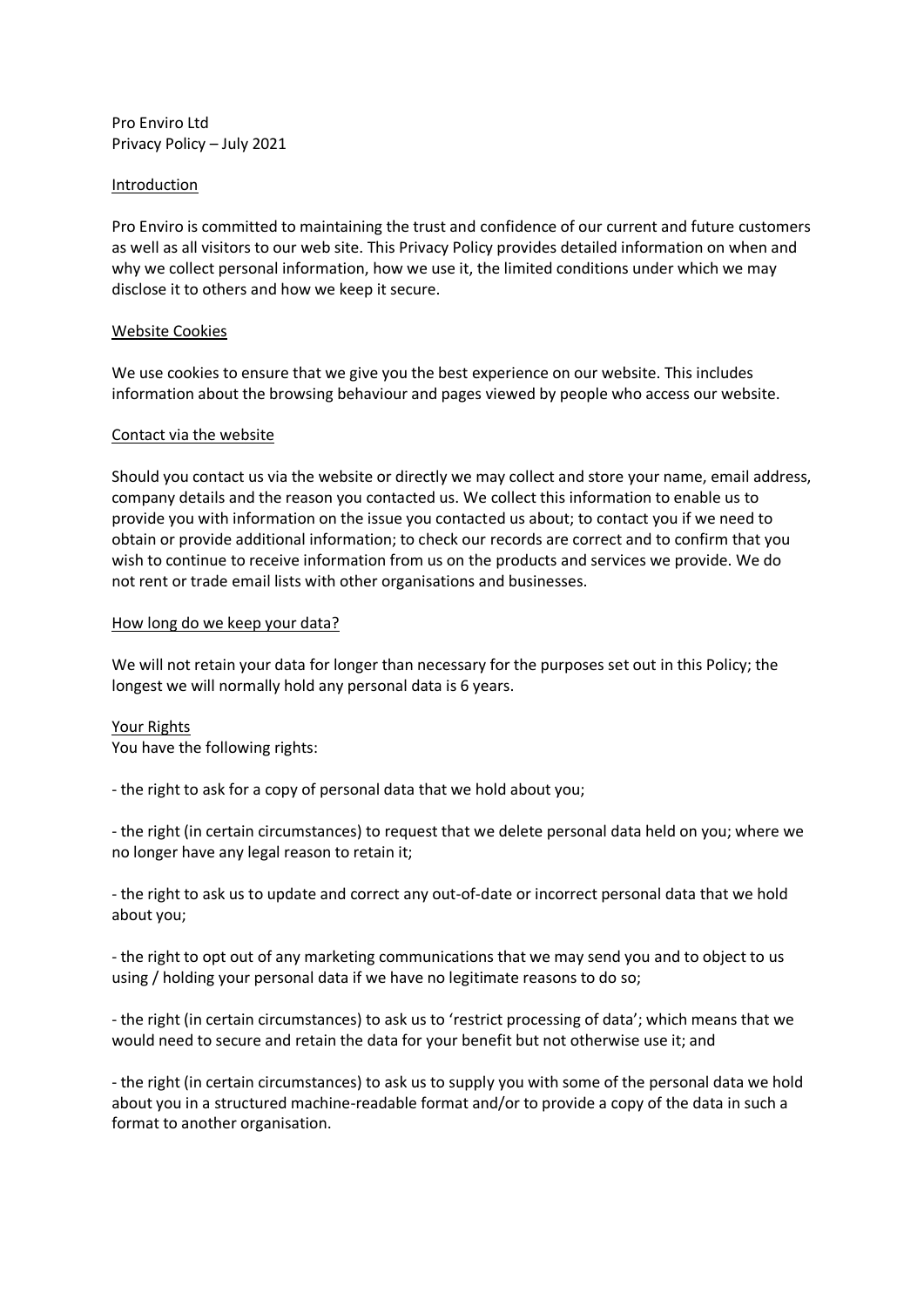If you wish to exercise any of the above rights, please contact us using the contact details set out below

# Data Protection Officer

Pro Enviro has appointed a Data Protection Officer to ensure we protect the personal data of our customers (and others) and comply with data protection legislation.

If you have any questions about how we use your personal data that are not answered here, or if you want to exercise your rights regarding your personal data, please contact our Data Protection Officer by

- phone: 01788 538150;

- e-mail: [info@proenviro.co.uk](mailto:info@proenviro.co.uk) or

- write to: Data Protection Officer, Pro Enviro Ltd, 8 Davy Court, Rugby CV23 0UZ

You have the right to lodge a complaint with the Information Commissioner's Office. Further information, including contact details, is available at [https://ico.org.uk](https://ico.org.uk/) Legal basis for processing personal data

### General

Pro Enviro collects and uses personal data because is it necessary for:

- the pursuit of our legitimate interests (as set out below);

- the purposes of complying with our duties and exercising our rights under a contract for the sale of goods and services to a customer; or

- complying with our legal obligations.

In general, we only rely on consent as a legal basis for processing personal data in relation to sending direct marketing communications to clients and prospective clients via email. Anyone has the right to withdraw consent at any time Where consent is the only legal basis for processing, we will cease to process data after consent is withdrawn.

### Our legitimate interests

The normal legal basis for processing customer data, is that it is necessary for the legitimate interests of Pro Enviro, including: -

- selling and supplying goods and services to our customers;

- protecting customers, employees and other individuals and maintaining their safety, health and welfare;

- promoting, marketing and advertising our products and services;

- sending promotional communications which are relevant and tailored to individual customers;

- understanding our customers' behaviour, activities, preferences, and needs;